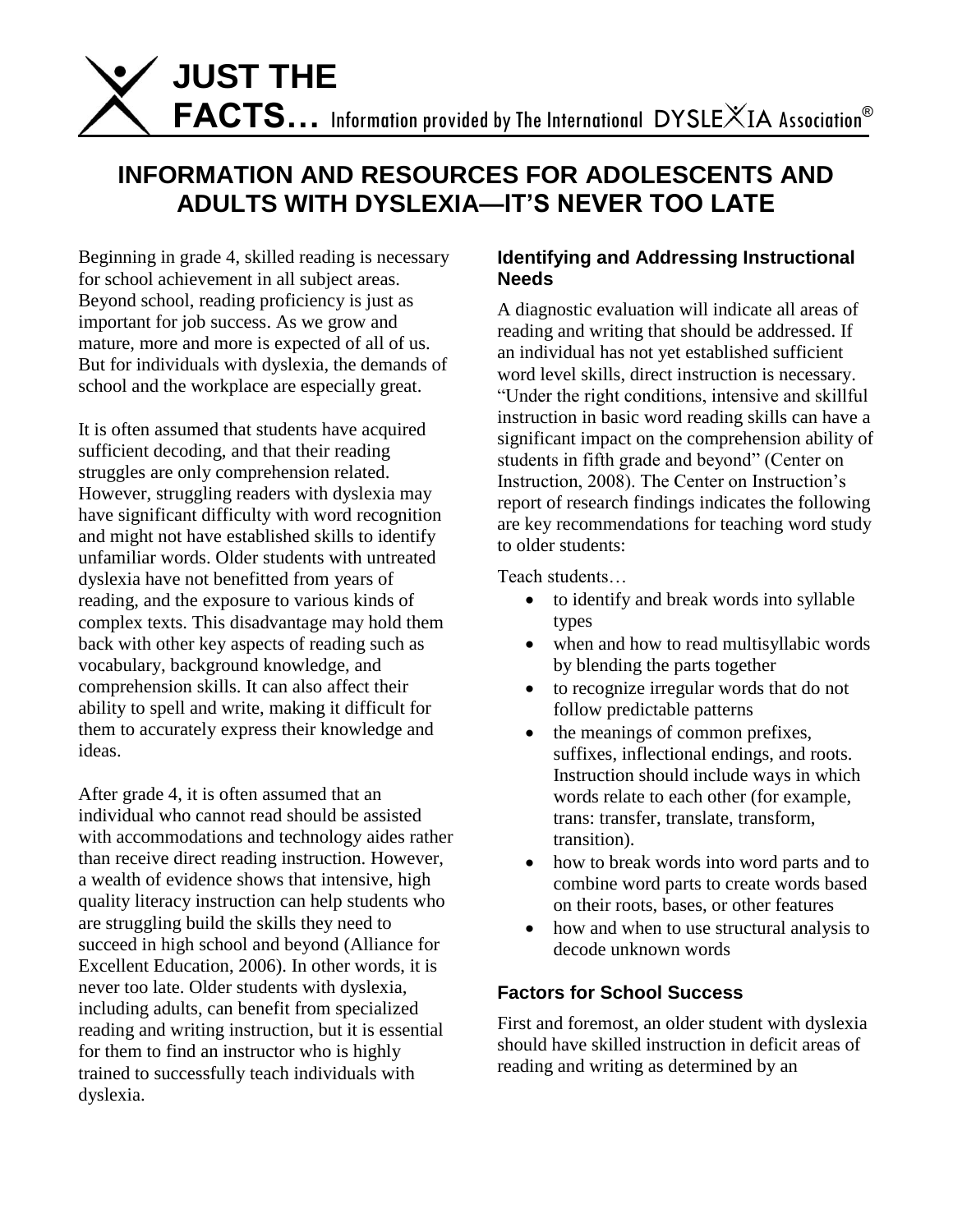evaluation. If the student cannot decode or spell efficiently and accurately, he or she will need proficient instruction in these areas to progress to more advanced levels of reading and writing.

In addition to direct instruction, the following considerations may assist in school success:

- subject area tutors;
- accommodations such as extended time and oral exams;
- modification of assignments;
- reduced course load;
- major course of study in areas of individual strength;
- small classes: and
- technology aides such as text readers, smartpen, and spelling and grammar checks.

# **Factors for Job Success**

Individuals with dyslexia may not be alone when struggling with the reading and writing demands of the workplace. Approximately 40% of high school graduates lack the literacy skills employers seek (Achieve Inc., 2005). An adult with dyslexia may have difficulty with work-training courses, even literacy classes, if these are not presented in ways that accommodate their learning needs.

Adults with dyslexia can succeed in the workplace with training and other written materials in an accessible format, restructured job tasks, and assistive technology, for example, text reading systems, reading pens, speech recognition systems, and portable word processors with spell and grammar checking. The **Americans with Disabilities Act of 1990 as amended 2008 (ADA)** is a federal civil rights law designed to prevent discrimination and enable individuals with disabilities to participate fully in all aspects of society. The ADA protects an individual's right to request reasonable accommodations for the hiring process and on the job. A key principle of the ADA is that individuals with disabilities who want to work and are qualified to work must have

an equal opportunity to work. To be protected under ADA, you must have a disability as defined by the ADA, and you must also be able to do the job you want or were hired to do, with or without reasonable accommodations.

 While early intervention is the best way to help students get on track with their reading and writing, it is never too late to help older students and adults make progress and succeed. With proper evaluation and appropriate instruction and accommodations, adolescents and adults can achieve their goals, too, and make their own unique contributions to the workforce and society.

# **References and Further Reading**

- Alliance for Excellent Education. (2006). *Adolescent Literacy.* [Fact Sheet]. Retrieved from http://carnegie.org/fileadmin/Media/Publicatio ns/PDF/AdolescentLiteracyFactSheet.pdf
- Achieve, Inc. (2005). *Rising to the challenge: Are high school graduates prepared for college and work?* Washington, DC: Peter D. Hart Research Associates, Inc. /Public Opinion Strategists.
- Kruidenier, J., Partnership for Reading (Project), RMC Research Corporation & National Institute for Literacy (U.S.). (2002). *Researchbased principles for adult basic education reading instruction*. Washington, DC: Partnership for Reading.
- Torgesen, J. K., Houston, D. D., Rissman, L. M., Decker, S. M., Roberts, G., Vaughn, S., et al. (2007). *Academic literacy instruction for adolescents: A guidance document from the Center on Instruction,* Portsmouth, NH: RMC Research Corporation, Center on Instruction. p. 79.